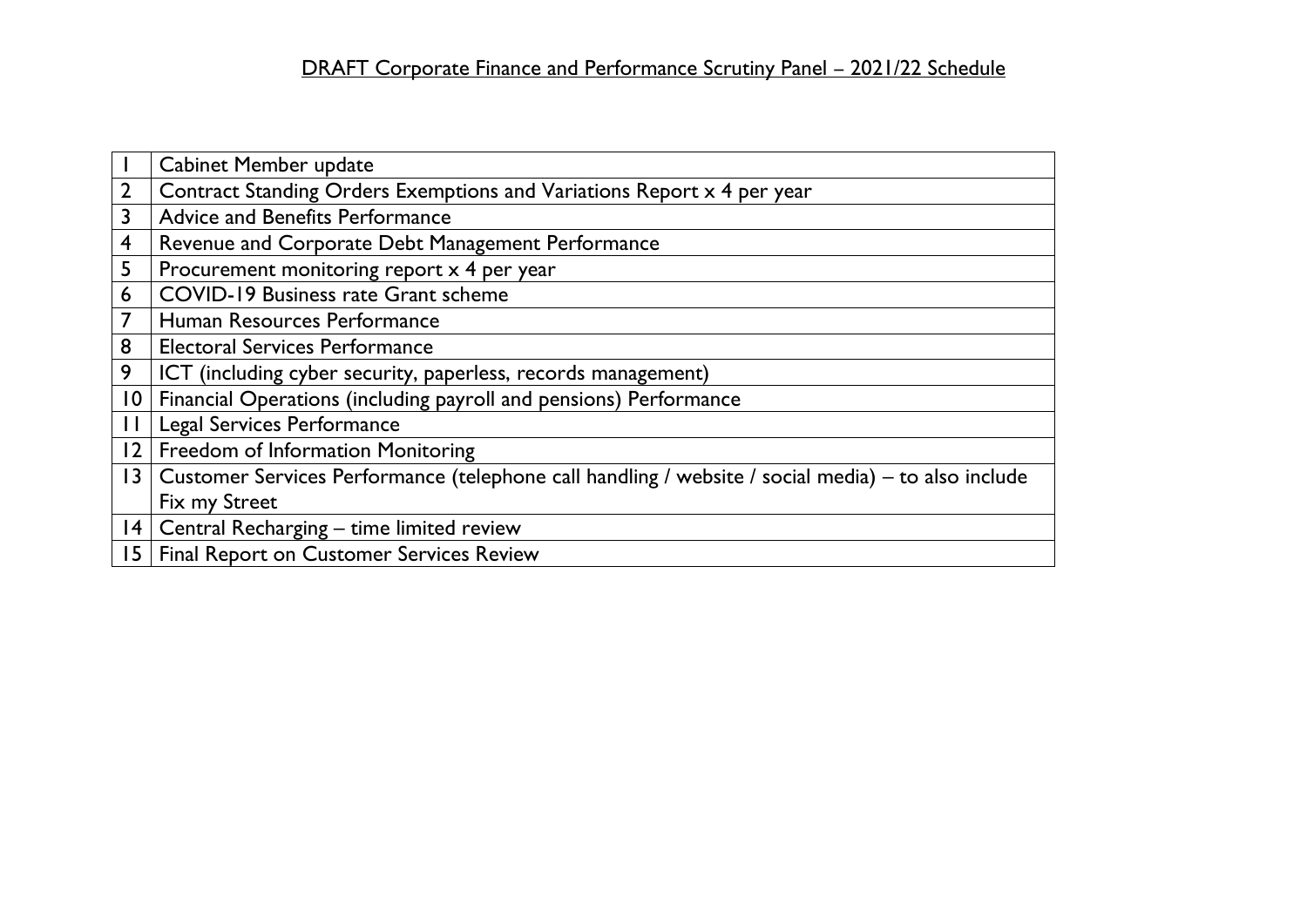| <b>Theme</b>          | <b>Item and scope</b>                                                       | <b>Lead officer</b>                                       |
|-----------------------|-----------------------------------------------------------------------------|-----------------------------------------------------------|
|                       |                                                                             |                                                           |
| <b>Social Value</b>   | Cabinet Member for Finance & Resources Priorities                           | CM Finance & Resources,                                   |
|                       |                                                                             | Director of Finance                                       |
|                       | <b>Procurement Monitoring Report</b>                                        | <b>AD Corporate Finance</b>                               |
|                       | Contract Standing Orders (Exemptions & Variations)                          | <b>AD Corporate Finance</b>                               |
|                       | Central Recharging review (discussion)                                      | <b>CM Finance &amp; Resources,</b><br>Director of Finance |
|                       | <b>Final Report on Customer Services Review</b>                             | <b>Scrutiny Manager</b>                                   |
| COVID-19<br>Financial | <b>COVID-19 Business Rate Grant Scheme</b>                                  | AD - Business, Employment &<br><b>Skills</b>              |
| Impact/response       | Advice and Benefits Performance - to include impact on<br>Universal Credit. | AD Advice and Benefits                                    |
|                       | Revenue and Corporate Debt Management Performance                           | AD Governance and Audit                                   |
|                       |                                                                             |                                                           |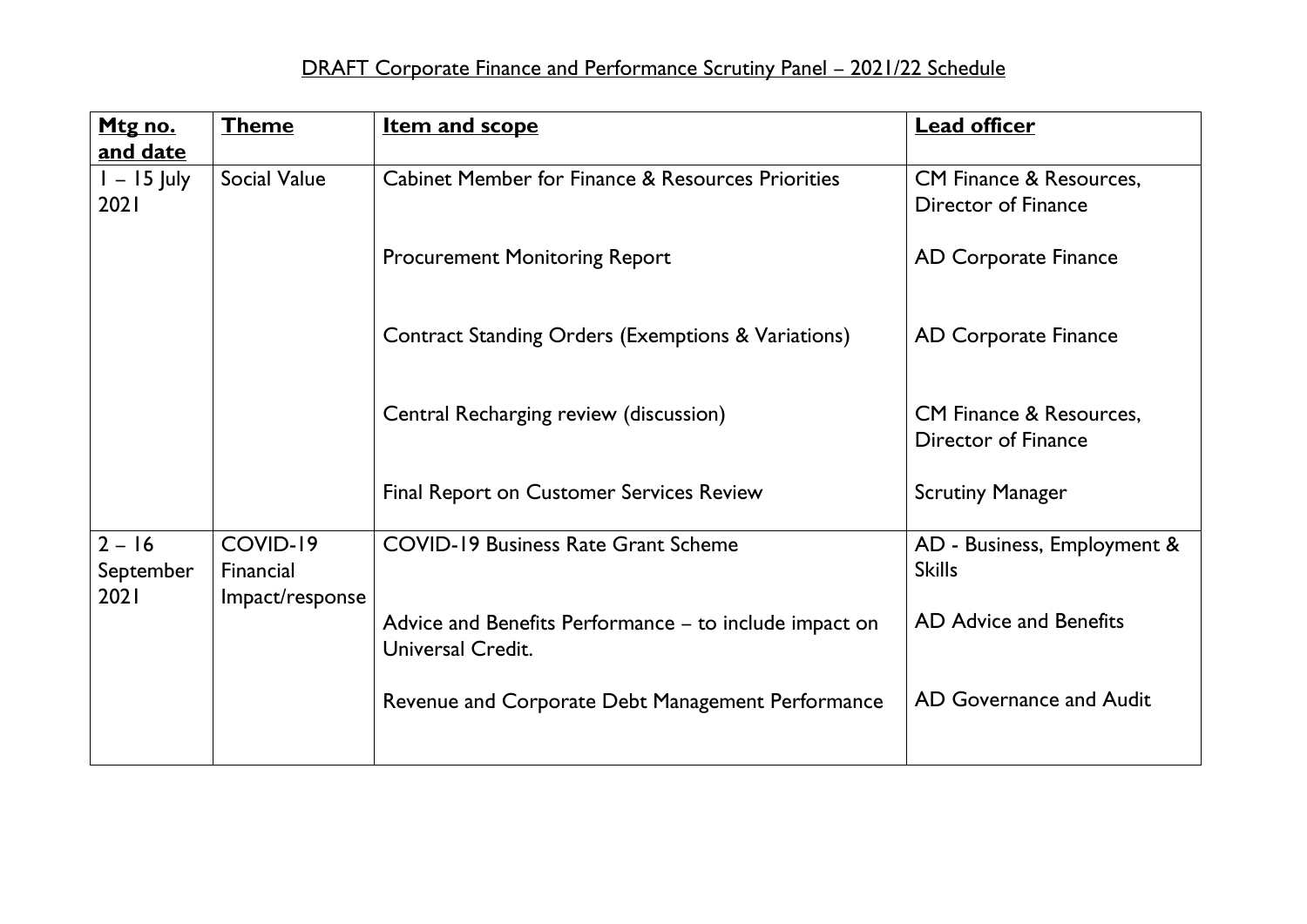|                              |                           | Cabinet Member for Economy & Skills Update - to<br>include Hospitality Recovery Grant and local business<br>support.<br><b>Procurement Monitoring Report</b> | CM Economy & Skills, Director<br>of Regeneration, Enterprise<br>and Skills<br><b>AD Corporate Finance</b> |
|------------------------------|---------------------------|--------------------------------------------------------------------------------------------------------------------------------------------------------------|-----------------------------------------------------------------------------------------------------------|
| $3 - 24$<br>November<br>2021 | <b>Equalities</b>         | <b>Headline Equality Measures</b>                                                                                                                            | <b>AD Performance</b><br><b>Communications and Electoral</b><br><b>Services</b>                           |
|                              |                           | Human Resources Performance                                                                                                                                  | <b>AD Human Resources</b>                                                                                 |
| $4 - 6$<br>January<br>2022   | Performance<br>Monitoring | <b>Electoral Services Performance</b>                                                                                                                        | AD Performance<br><b>Communications and Electoral</b><br><b>Services</b>                                  |
|                              |                           | Freedom of Information Monitoring                                                                                                                            | <b>AD Performance</b><br><b>Communications and Electoral</b><br><b>Services</b>                           |
|                              |                           | Legal Services Performance                                                                                                                                   | Director of Legal Services                                                                                |
|                              |                           | Financial Operations (including payroll and pensions)<br>Performance                                                                                         | AD Financial Processing and<br><b>Systems</b>                                                             |